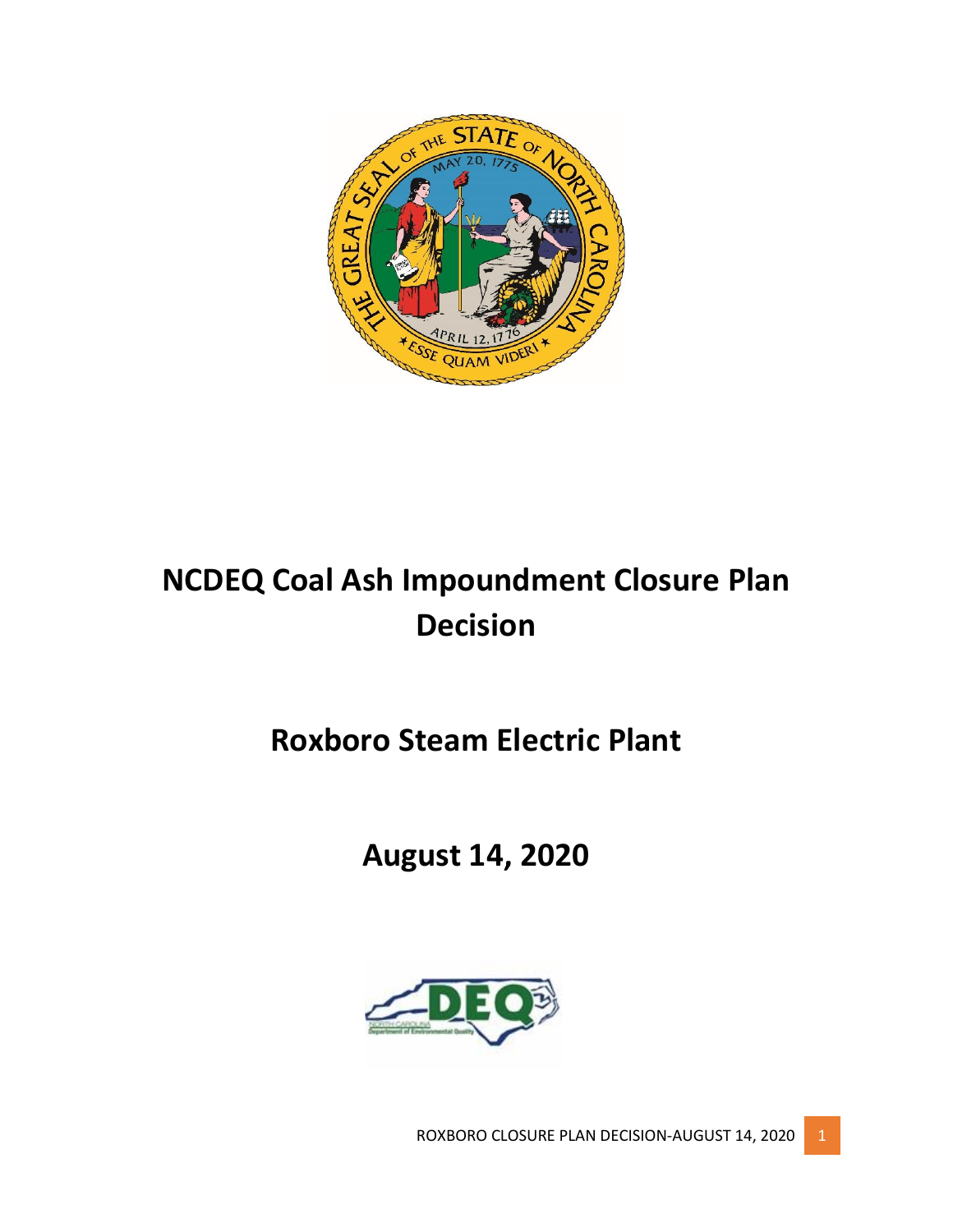#### **NCDEQ Coal Ash Impoundment Closure Plan Decision – Roxboro Steam Electric Plant**

On December 31, 2019, Duke Energy submitted its proposed Closure Plan for the East and West Ash Basins at the Roxboro Steam Electric Plant ("Roxboro") as required by the Coal Ash Management Act ("CAMA"). The North Carolina Department of Environmental Quality ("NCDEQ") conducted a thorough evaluation of this proposed Closure Plan. In addition to its own evaluation, NCDEQ held a public hearing, circulated the proposed closure plan for public comment, reviewed written public comments and analyzed site specific information provided by Duke Energy and the public.<sup>1</sup> Based on this evaluation, NCDEQ finds that the proposed Closure Plan is protective of public health, safety, and welfare; the environment; and natural resources and otherwise complies with the requirements of CAMA. Consequently, NCDEQ hereby approves the proposed Closure Plan for Roxboro.

#### **Background:**

l

CAMA sets forth a process for closure of coal combustion residuals ("CCR") impoundments in North Carolina. Based on certain statutory factors, impoundments must be classified low, intermediate or high risk. N.C. Gen. Stat. § 130A-309.213. For impoundments classified as "low risk," such as the CCR impoundments at Roxboro, NCDEQ must elect one of three closure options: (1) excavation; (2) cap-in-place; or (3) closure under the federal CCR Rule. N.C. Gen. Stat. § 130A-309.214(a). Prior to making its Closure Determination, NCDEQ received public input on these closure options. In February 2020, NCDEQ held public meetings near Roxboro, and took public comment into March 2020 regarding the closure options considered at Roxboro.

On April 1, 2019, NCDEQ elected excavation as the closure option for the CCR impoundments at Roxboro ("Roxboro Closure Determination") "because removing the coal ash from unlined CCR surface impoundments at Roxboro is more protective than leaving the material in place." Roxboro Closure Determination, p. 1. NCDEQ determined that excavation "is the most appropriate closure method because removing the primary source of groundwater contamination will reduce uncertainty and allow for flexibility in the deployment of future remedial measures." Roxboro Closure Determination, p. 1.

Based on its analysis of the available information regarding the groundwater plume at Roxboro, NCDEQ also concluded in its Roxboro Closure Determination that a cap-in-place or hybrid closure option could not be incorporated into an approvable Closure Plan. CAMA requires that a closure plan for any impoundment where ash is left in place must "prevent, upon the plan's full implementation, post-closure exceedances of groundwater quality standards beyond the compliance boundary." N.C. Gen. Stat. § 130A-309.214(a)(3)b. NCDEQ did not believe that this

 $<sup>1</sup>$  The Hearing Officer's Report with NCDEQ response to comments is included as Attachment 1.</sup> Public comments are included in the Hearing Officer's Report. Additional information reviewed by NCDEQ includes, among other things, environmental data contained in the comprehensive site assessment and proposed corrective action plan, permit requirements, the closure options analysis, ongoing groundwater monitoring, groundwater modeling provided by Duke Energy, NCDEQ's Closure Determination for Roxboro, and other data relevant to the CAMA requirements.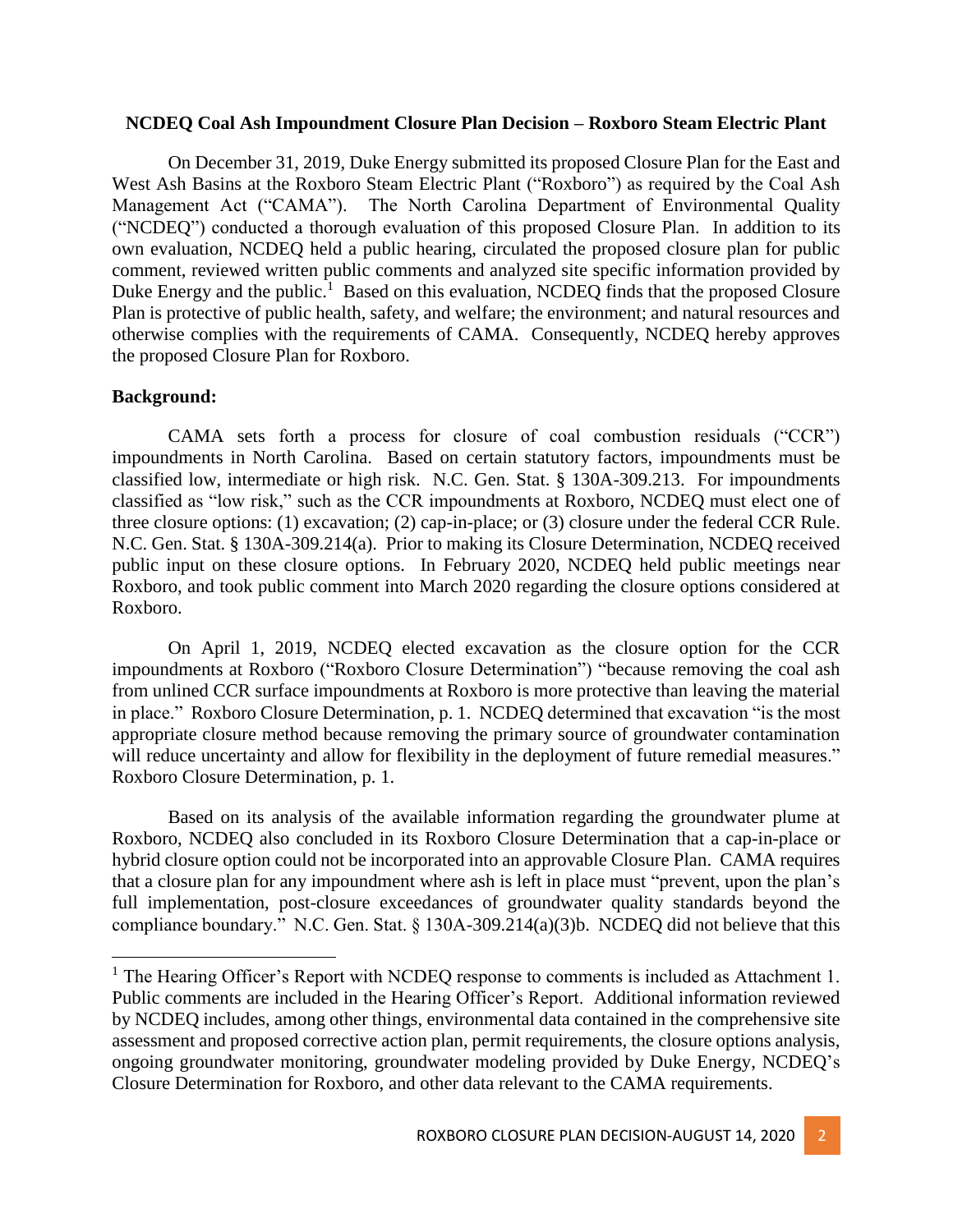requirement could be met with respect to Roxboro. NCDEQ's overall conclusion was that "based on the current geographic scope and vertical extent of the groundwater contamination plume, and the modeled extent of the plume in the future, NCDEQ does not believe these two closure options [closure-in-place and hybrid] can meet the requirements of CAMA . . . ." Roxboro Closure Determination, p. 7.

Duke Energy challenged NCDEQ's Roxboro Closure Determination along with the closure determinations for six other Duke Energy facilities in the North Carolina Office of Administrative Hearings. After extensive discovery, Duke Energy and NCDEQ reached a settlement and executed an agreement to resolve that litigation on December 31, 2019 ("Settlement Agreement"). On February 5, 2020, the Wake County Superior Court entered a consent order consistent with the terms of the Settlement Agreement ("Consent Order"). Pursuant to the terms of the Settlement Agreement and Consent Order, Duke Energy agreed to excavate the coal ash in the CCR Impoundments at Roxboro to lined onsite landfills. The Closure Plan for Roxboro complies with the terms of the Settlement Agreement and Consent Order.

#### **Public process for the proposed Closure Plan:**

CAMA required that NCDEQ put the proposed Closure Plan to public notice and conduct a public meeting to explain the Plan. NCDEQ held the public meeting for Roxboro on February 19, 2020 and conducted a public comment period through March 11, 2020. During that hearing, seven individuals made comments on the Closure Plan. Additionally, NCDEQ received three written comments regarding the Closure Plan during the public comment period. Several of the commenters expressed support for excavating and relocating coal ash into lined landfills. The comments also included some concerns about the plan for the saturated ash on the site, the portion of ash that will remain, groundwater contamination and the economic concerns in Person County. A discussion of the substantive concerns raised in these comments is included as part of the hearing officer's report.

#### **Evaluation of Closure Plan:**

CAMA establishes criteria for NCDEQ's evaluation of Closure Plans. Specifically, CAMA provides that NCDEQ "shall disapprove a proposed Coal Combustion Residuals Surface Impoundment Closure Plan unless the Department finds that the Closure Plan is protective of public health, safety, and welfare; the environment; and natural resources and otherwise complies with the requirements of this Part." N.C. Gen. Stat. § 130A-309-214(c). CAMA sets forth a list of required contents for Closure Plans, including engineering drawings, schematics, and specifications for the proposed Closure Plan, a description of the provisions for the final disposition of the coal combustion residuals, groundwater modeling, and a description of the plan for post-closure monitoring and care for an impoundment for a minimum of 30 years.

NCDEQ finds that under CAMA Duke Energy's proposed Closure Plan for Roxboro is protective of public health, safety, welfare, the environment, and natural resources. In the Closure Plan, Duke Energy proposes to excavate most of the coal ash in the CCR impoundments, which NCDEQ has determined is the most environmentally protective closure option. Because most of the coal ash will be excavated, there will not be substantially less of the primary contaminant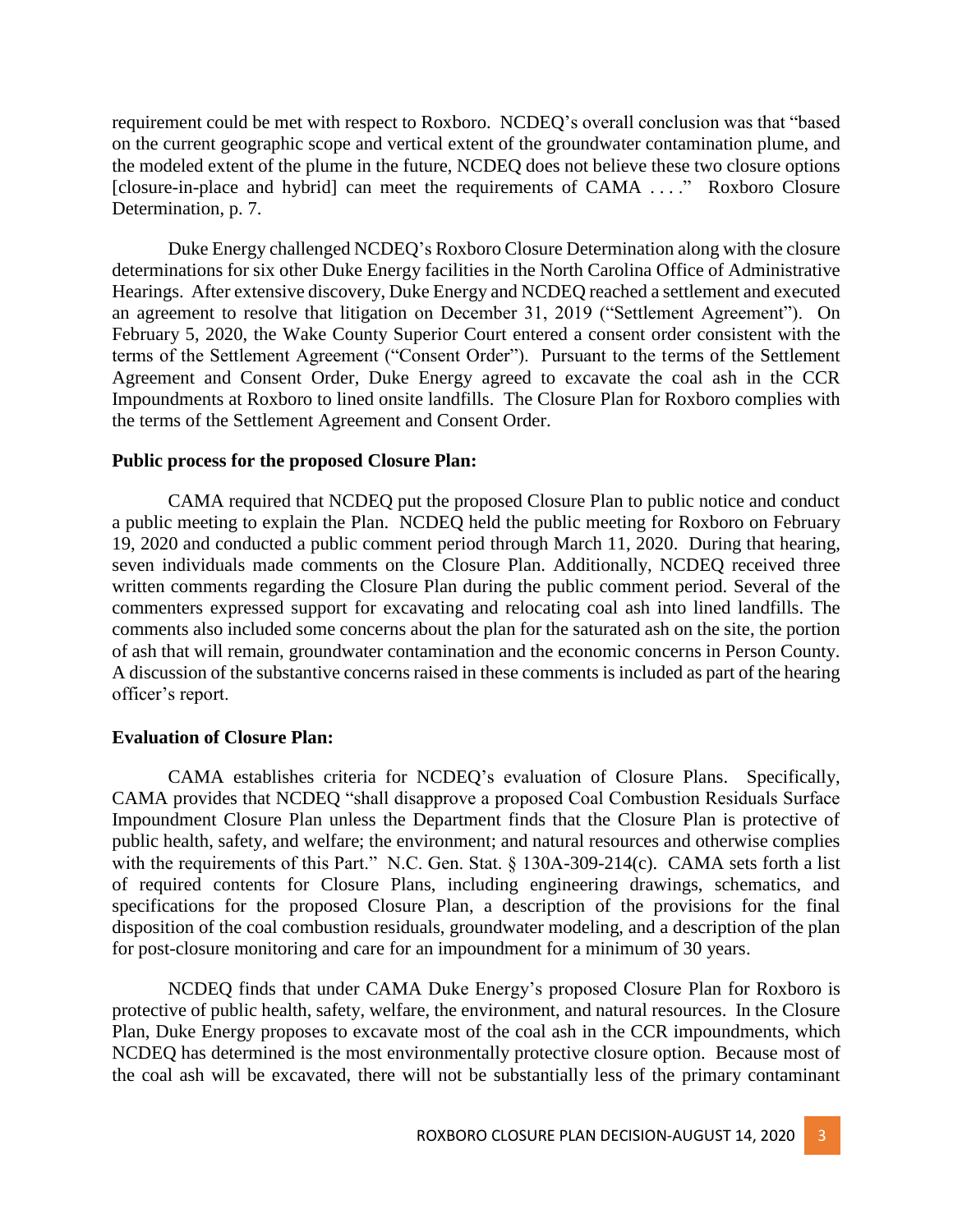source remaining that can continue to leach contaminant into groundwater. Further, with the majority of the coal ash excavated, there will be additional options available for remediating contaminated groundwater. As explained in the Roxboro Closure Determination, "removing the primary source of groundwater contamination will reduce uncertainty and allow for flexibility in the deployment of future remedial measures." Roxboro Closure Determination, p. 1.

Since all of the coal ash that will be excavated will be placed in lined onsite landfills, the need to transport coal ash over public roads or by rail car will be minimized. Such onsite disposal also obviates the need to locate additional communities to accept coal ash. Consequently, NCDEQ finds that disposal of coal ash to onsite lined landfills is protective of public health and safety and significantly diminishes the environmental impact of excavation.

For the limited area of coal ash that remains in place under the permitted structural fill and permitted landfill, additional protective measures, including stabilization features, synthetic covers, and monitoring will be incorporated. NCDEQ finds that these additional protective measures will ensure that the coal ash remaining in place will not adversely affect public health, safety, and welfare, the environment, and natural resources.

NCDEQ further finds that Duke Energy's proposed Closure Plan for Roxboro complies with the other requirements of CAMA. Specifically, NCDEO has determined that Duke Energy has adequately included all required elements of a Closure Plan (either directly or through incorporation by reference of the proposed Corrective Action Plan for Roxboro), $2$  including the following:

- site history and history of site operations;
- site maps;
- results of a hydrogeologic, geologic, and geotechnical investigation of the site;
- results of groundwater modeling at the site;
- engineering drawings, schematics, and specifications for the proposed Closure Plan;
- a description of the construction quality assurance and quality control program to be implemented in conjunction with the Closure Plan;
- a description of the provisions for disposal of wastewater and management of stormwater and the plan for obtaining all required permits;
- a list of required permits;
- a description of the provisions for the final disposition of the coal combustion residuals;
- a description of the plan for post-closure monitoring and care for an impoundment for a minimum of 30 years;
- an estimate of the milestone dates for all activities related to closure and post-closure;
- projected costs of assessment, corrective action, closure, and post-closure care; and
- a description of the anticipated future use of the site and the necessity for the implementation of institutional controls following closure.

N.C. Gen. Stat. § 130A-309.214(a)(4).

 $\overline{\phantom{a}}$ 

<sup>&</sup>lt;sup>2</sup> Note that this document does not constitute an approval of the proposed corrective action plan for Roxboro or any element thereof, NCDEQ will review and take action on that proposal in a separate decisional document.